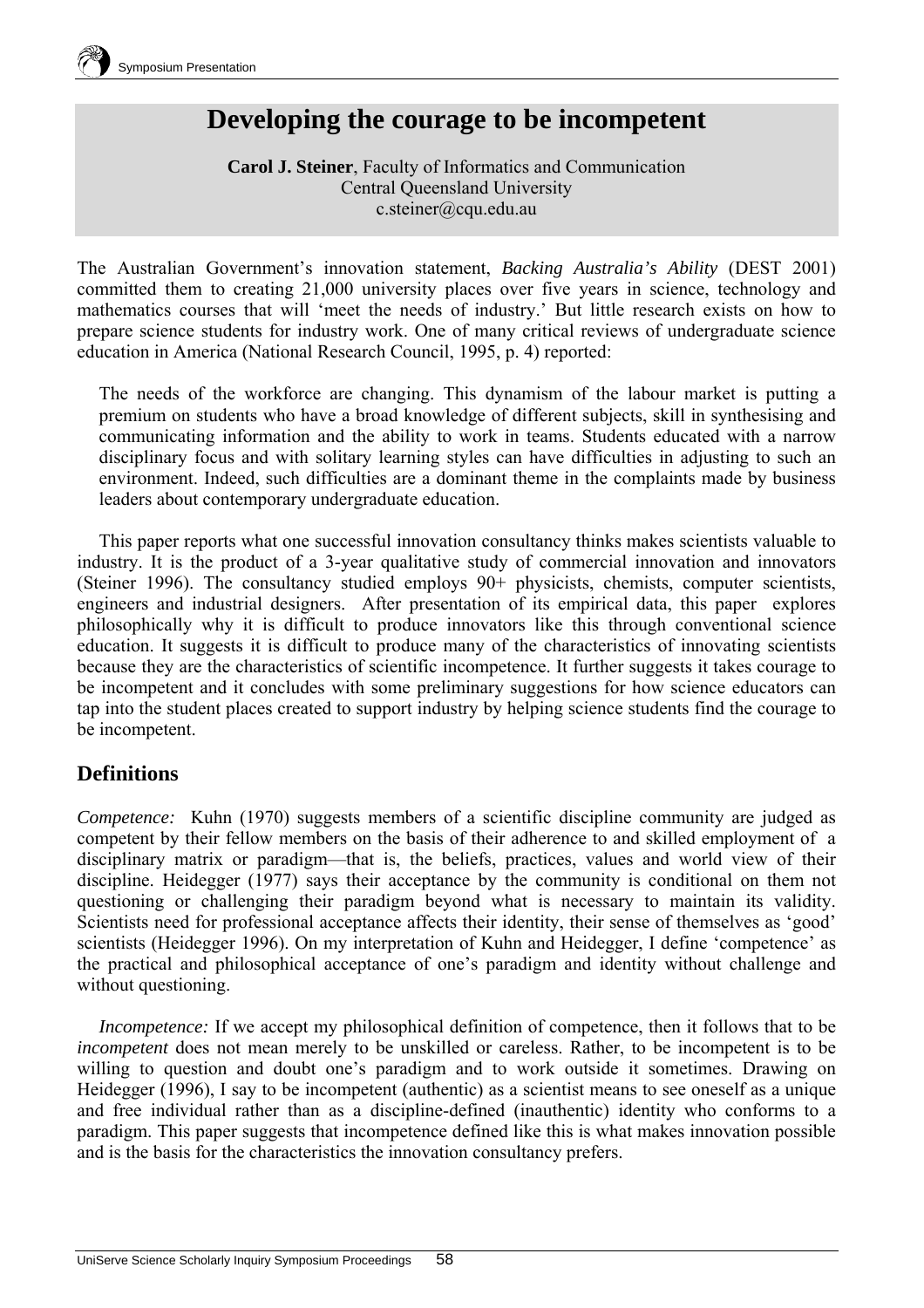Symposium Presentation

*Innovation:* Mogee (1993; p. 412) defines innovation as 'the process by which technological ideas are generated, developed and transformed into new business products, processes and services *that are used to make a profit and establish marketplace advantage'* (my emphasis). Innovation is not about ideas but about realised, operationalised ideas that actually make money rather than only having money-making potential. This distinction was clearly articulated in the recent Government review of Cooperative Research Centres (Howard 2003).

Innovation as Mogee defines it calls for certain skills and attitudes that the management team of the innovation consultancy describe in the next sections. These are the characteristics they look for (and have found) in scientists and engineers they hire for their consultancy. These characteristics resonate throughout seminal innovation studies (Schon 1963; Robertson, Achilladelis and Jervis 1972; Makino 1987; Kanter 1988; Nonaka 1990; DeNovellis 1992; Hinterhuber and Popp 1993). The managers' remarks emerged in lengthy individual depth interviews (two to six hours) with all ten directors and business group managers. They were interpreted hermeneutically from a Heideggerian phenomenological perspective which is synthetic rather than analytic, that is, it looks for relations rather than distinctions. It is not a 'scientific' methodology but an interpretive one in which impressions are as significant as 'facts.'

## **Findings**

### **Skills and Qualities of Innovators**

According to the managers, innovators must be energetic, enthusiastic, competitive, innovative, thrive on change, diversity and challenge, and be able to live with uncertainty. They must be intelligent and able to respond to surprises in client situations. They must also be self-starters and high achievers. They must be 'sparkly' people. They must not be reticent; they should be confident. One said they should have the highest ambitions to achieve and another said they needed drive and the ability to make things happen. 'There are plenty of technical people or creative people out there, but they don't have the confidence or drive to make things happen.' Another said, 'They need a lot of drive that comes from their personality rather than from management.' A director prescribed, 'People who are team players but self-directed.' A business unit manager said, 'They should have wide vision of the work that they do and of themselves and a wide range of interests rather than tunnel vision.'He continued:

Because no one person can know much about a range of disciplines—electronics and market research for example—they need to be able to talk to each other about the consequences of some thought or idea or new suggestion. They need to be able to accept new ideas and think about what the implications are for their specific component of whatever it is they're doing and they need to be able to say whether it's good, bad or indifferent or leads to new possibilities or it closes off some possibilities. People need to have an open mind about what they're doing and be prepared to accept other people's ideas and use them in their own area of skills or qualifications.

A director identified a complementary skill:

The place needs people who communicate well so they can assert a lateral idea because someone'll always say, 'No, it won't work'. You need to have communication skills and the confidence in a team environment to assert a different approach that might be the most innovative, but you have to drag the troops with you. How creative the organisation is is about balancing the need to get consensus from the team to move forward quickly with individuals expressing alternative views.

Social skills include being personally agreeable and having people skills. Managers say innovators must get along with other people on the team, with clients and with clients' staff who may feel threatened by the consultancy's involvement. They should be able to communicate well both in written and oral form. They also should be good listeners and empathetic with clients whom the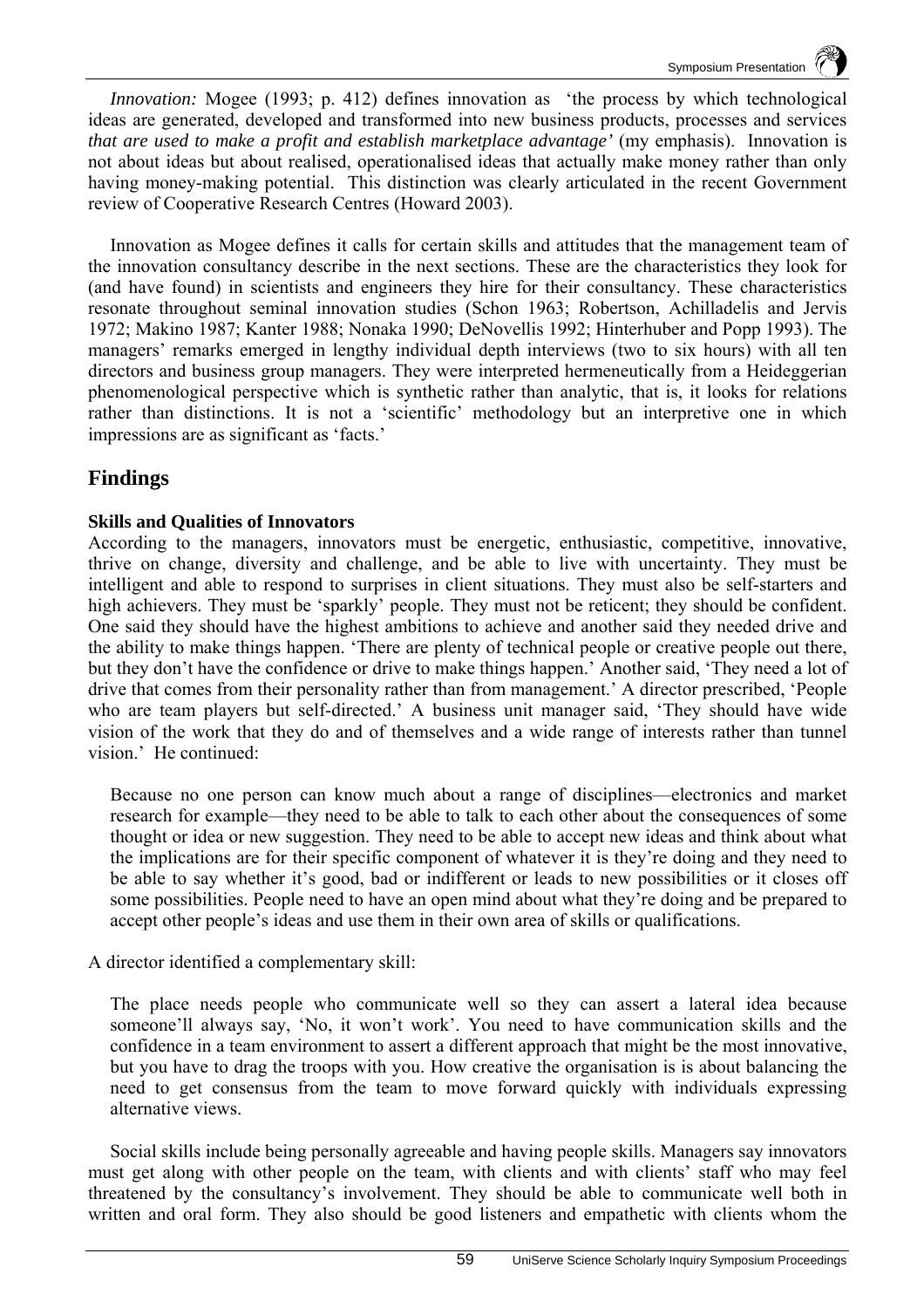

director who listed this quality seems to equate with being able to predict what clients expect or how they will react. But managers are not only looking for a range of skills and qualities. They are also interested in how potential innovators understand themselves, their work and their obligations in the workplace. This information emerged in response to the question: What attitudes should an innovator have?

#### **Attitudes of Innovators**

Some of the recurring themes in response to this question were teamwork, problem-solving and desire to learn. A business unit manager pointed out that there was no room for individualists, prima donnas and stars. He said, 'They will be team players, not an ego kind of person who wants to go out and do it all themselves. It takes a certain maturity to realise that when you're working for a client, it's not your design that's going to save the day. It's a real team effort.'

Commenting on the problem-solving nature of an innovator's work, a director said he looks for 'a challenge-seeking attitude.' He explained, 'They have to respond positively to things going on outside rather than curling up in their shells and waiting for it to go away.' Two directors also mentioned the importance of wanting to learn new things. One said, 'They must want to learn and not imagine that they know everything, but at the same time they have to have considerable confidence in their abilities.' Another said innovators must be 'interested in their discipline, interested in commercial factors and not just content to play transistors in the back room.' A business unit manager said innovators should be open to anything, ready to participate in anything. Another said innovators should be 'open-minded and interested in other things that are going on so they are ready to contribute, mix.' Managers also had a range of views about what education was optimal for innovation.

#### **Education for Innovators**

All managers said innovators need a university qualification in a technical discipline like science or engineering, but one director said, 'There's some debate about whether that is right because we have people who are very good innovators, managers, even directors who don't meet those qualifications. Three business unit managers of the largest groups only have a [technical school] diploma.' One business unit manager felt a university degree was better than a technical school qualification because 'it implies more knowledge and more personal commitment and it looks better on a *cv*.' (*Curriculum vitae* are sent out with proposals when seeking new clients.)

There is some disagreement about the value of graduate qualifications. One director said a second degree was necessary while another said graduate qualifications were preferable and a third reported PhD. graduates 'have been the best from the point of view of having been trained to think analytically and creatively to solve problems. Usually people so equipped are capable of thinking along other lines and being diverse as well.' Another director concurred with the value of such skills but didn't say they came only from PhD. graduates. He said innovators' education had to make them good at 'finding out information and employing it in fields that are outside their experience rather than doing rote learned tasks of reproducing something.'

The next section tries to answer the question, what is the source of such characteristics? Can science educator create or encourage them in their students? It offers a philosophical rather than psychological or sociological answer that forms the basis for the suggestion that science educators can produce industry-valued innovators by encouraging scientific incompetence.

## **Technical Persons Versus Authentic Persons**

Murdick (1969) describes a *technical person* as 'an individual with perceived competence or technical skill in a certain product or knowledge area, generally obtained from formal courses of specialised study (as distinguished from general academic education or from an apprenticeship').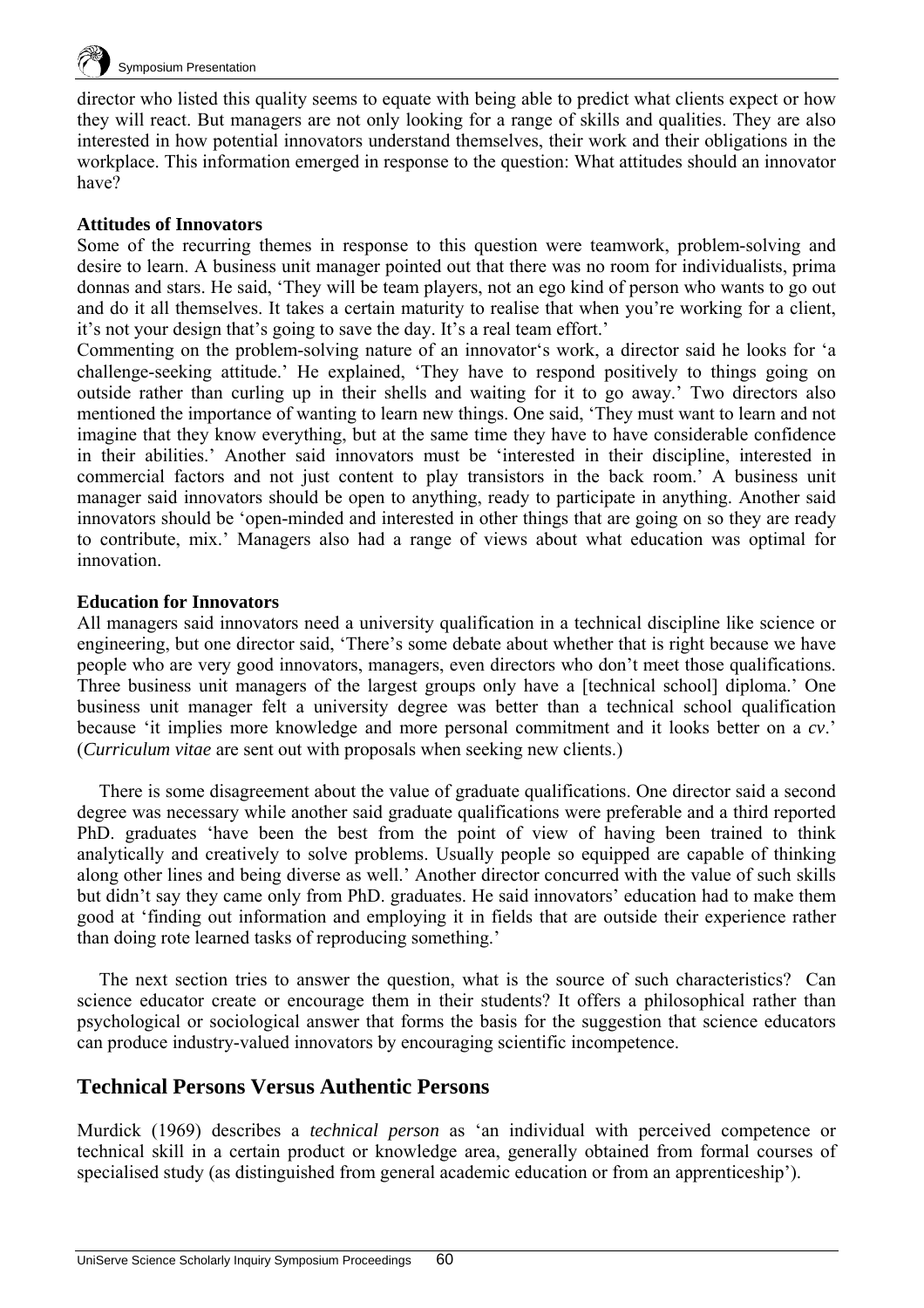*Technical skills* are said to encompass a general understanding of technical activities as well as the ability to apply methods and techniques to specialised areas. A 'technical person' seems a fair description of most scientists. The predominance of the word 'specialised' in this description is important to the following philosophical analysis.

Martin Heidegger (1977, 1996), whose philosophy is the foundation for this paper, has criticised scientists for their preference for representing the world in what he sees as a simplified and controllable form that lacks the practical complexity of what he calls *the public world*, the nonspecialised, non-scientific world in which most people live. Heidegger says the knowledge of these simplified specialist worlds created by specialist scientific disciplines is 'deficient' in the sense that it lacks practical complexity and connection with the ordinary public world. (Heidegger 1996). Kuhn (1970) has likewise suggested that scientists operate in *different worlds* determined by their specialist paradigms, the implication being that these different worlds are not those accessible to the uninitiated. In addition, both Heidegger (1977) and Kuhn (1970) and many contemporary philosophers of science (Bijker, Hughes and Pinch 1987; Callon, Law and Rip 1986; Lynch 1993; Pickering 1992) have argued that science prescribes perspectives and practices that generate faith in the knowledge and methods produced through them. This makes it unlikely that scientists will leave their different worlds or seek affirmation in the public world. Resistance to industry input into education and research priorities is a reflection of this rejection of the public world's relevance to science. And finally, Kuhn (1970) in particular has emphasised the dire consequences of moving outside one's paradigm. Exclusion from the specialist community and loss of all credibility, he says, are the prices paid for violating what Heidegger (1977) calls 'binding adherence to the rule and law' of one's specialty. This is why I say it takes courage to be incompetent, to question or transgress one's scientific paradigm. You lose your place in the discipline community and with it you lose your identity which is tied up with being a 'good' scientist. Wolf (1994, p. 53) illustrates this in relation to physics:

The real problem facing physics today is the arrogance of many physicists who have long been isolated from industry and the real world and who simply do not see addressing society's needs as their province. Such physicists do not want to recognise anything different as 'proper' physics. If someone moves outside their narrow definition of physics, he or she has simply 'left physics,' and anyone thus diverted is rarely invited back.

I argue that science educators necessarily must indoctrinate their students into the specialised different world of science, preparing them to see and do science as prescribed, and enforcing the need for binding adherence if one wants to be seen as a 'good' scientist. In so doing, I suggest science educators create technical persons who may be 'competent' but who must also be inauthentic or professionally conformist to be so. Heidegger and Kuhn are not critical of science educators for indoctrinating science students into a scientific paradigm. Both Heidegger and Kuhn acknowledge the effectiveness of the scientific approach to knowledge-making. Delineating specialist realms of interest and prescribing approaches to them make research efficient and make cumulative progress possible. Technical persons are important to specialist knowledge-making and routine productivity.

But Kuhn (1970) especially points out that this approach does not encourage creativity, adventurousness or discovery. According to the consultancy managers cited above and many studies of innovation, these qualities are important to innovation. Further, innovators are not in the knowledge-making business. They are in the money-making business and the money to be made must be made in the public world, in what Heidegger (1996) refers to as the world of the 'wearers and users' of what is made and what business refers to as 'the marketplace'.

While Heidegger is not motivated by such mundane concerns as money-making and market responsiveness, he is concerned about human potential and he sees the mandated conformity at the root of science as a danger to human potential because it prevents people being authentic, that is, it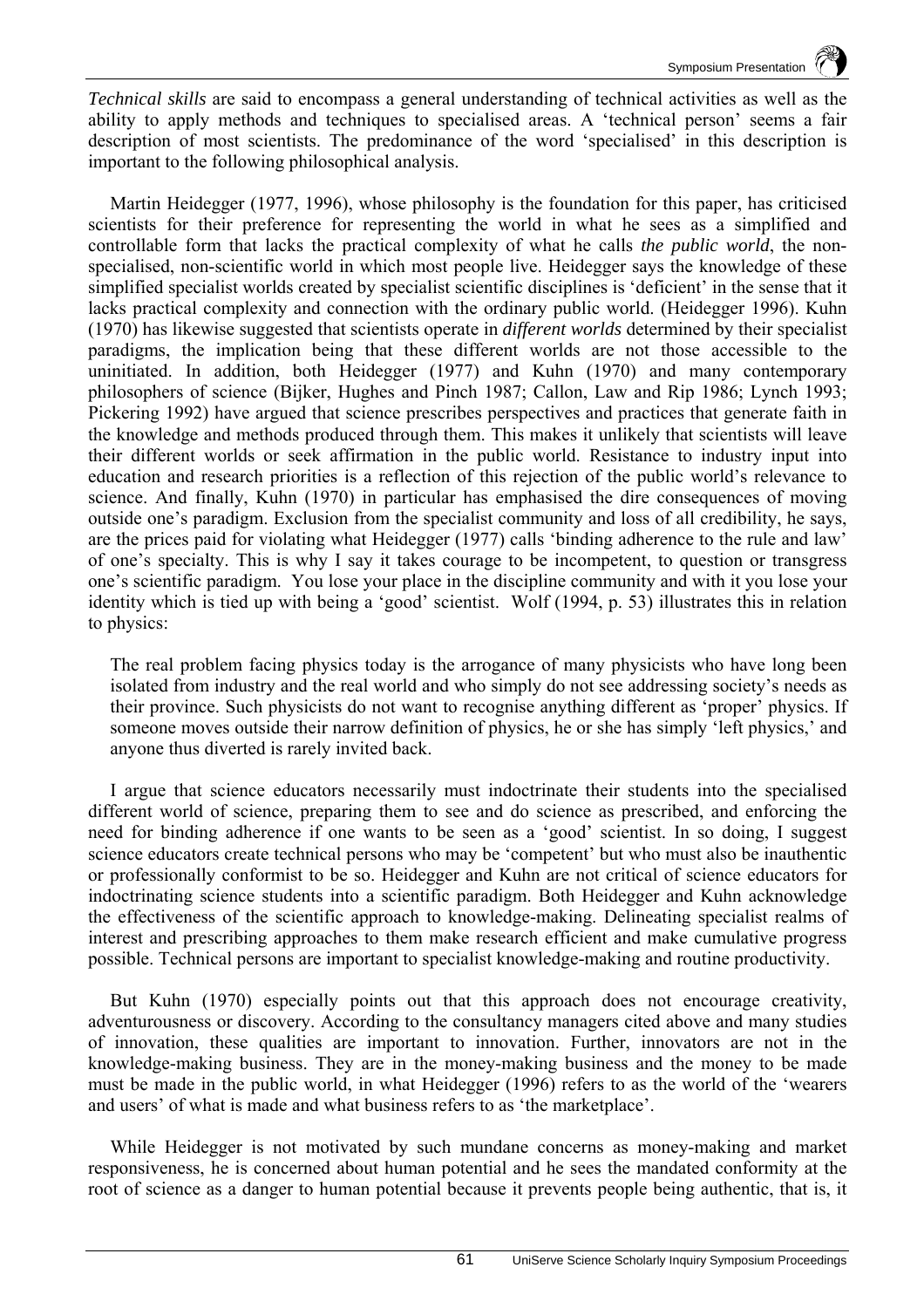

prevents people existing in the world as unique and creative individuals, as their genuine nature allows.

In contrast to Murdick's technical persons, *authentic persons* are non-conformists who recognise their capacity to operate *sometimes* (not always) outside professional, cultural and social paradigms. Authentic persons are characterised by 'resoluteness,' a kind of decisiveness based on seeing some situations as offering unique and special possibilities for action. Authentic persons also take responsibility for the decisions they make. Further, authentic persons value their individual freedom but, in contrast to self-centred *individualists*, authentic persons also respect the individuality of others which makes them cooperative, team-oriented and open to the alternative perspectives of others. Authentic persons are also more likely to be in tune with the public world because of their practical (ordinary) rather than theoretical (specialist) orientation to the world (Heidegger 1996). Common examples of authentic individuals that appear in Heidegger's texts are craftspeople, traditional farmers, artists and poets (Heidegger 1971). More strikingly, these characteristics of authenticity are the qualities and attitudes that emerged from the innovation consultancy study and innovation literature. But they are not the characteristics one associates with scientific competence. Hence, I suggest they are the characteristics of incompetence.

The qualities of authenticity and inauthenticity are not permanent and defining characteristics of individuals. There are no authentic or inauthentic people. Each situation or experience, especially any problematic one that prevents people operating on 'automatic pilot,' requires people to *decide* whether they will be authentic or not (Heidegger 1996). Authenticity or inauthenticity is a momentary existential choice we make many times a day. The possibility of deciding is the basis for the suggestion that science educators can develop the capacity for incompetence/authenticity in their students. They can show their students that they have choices to make, that they are not bound by the precepts of the paradigm of science practice.

## **Teaching Incompetence/Inauthenticity**

Numerous studies document organisational success in nurturing and encouraging authenticity in technical persons in the workplace (Cooper and Hartley 1991; Ehin 1995; Mathieu and Zajac 1990; Spencer 1995; Story 1995). Among the most common management approaches that encourage innovation is to require cooperation and communication across specialties and functions and to value daring, risk-taking and error as learning tools. Such approaches are directed to encouraging and rewarding authenticity/incompetence.

Few studies deal with how to encourage authenticity in science students, although the Australian Review of Engineering Education (Simmons and The Task Forces of the Review of Engineering Education 1996) pointed the way. On the basis of understanding competence as committed paradigm practice, science educators might encourage authenticity by encouraging incompetence. They could do this by undermining their students' *blind* commitment to the science paradigm. There is no better time to do this than just before students venture out into their professional communities. According to Kuhn (1970), the young and inexperienced are the least committed to their paradigm which makes them most likely to transgress the bounds of their paradigm. But how, without destroying the science profession, can science educators undermine the very commitment to a paradigm they must first create to transform science students into skilled technical persons?

The key to teaching incompetence is to remember that authenticity/incompetence is always about situation-specific choice, not about prescriptions. Science educators can prepare students to *decide* when to be 'good' scientists and work by the book or when to be incompetent and throw the book away for a time. They can show students their range of choices and how to evaluate those choices. To do this, students need an opportunity to critically reflect on and debate the beliefs, practices and values of the science paradigm so they understand the historical and situational nature of its knowledge and doctrines and the limits of its vision and prescriptions.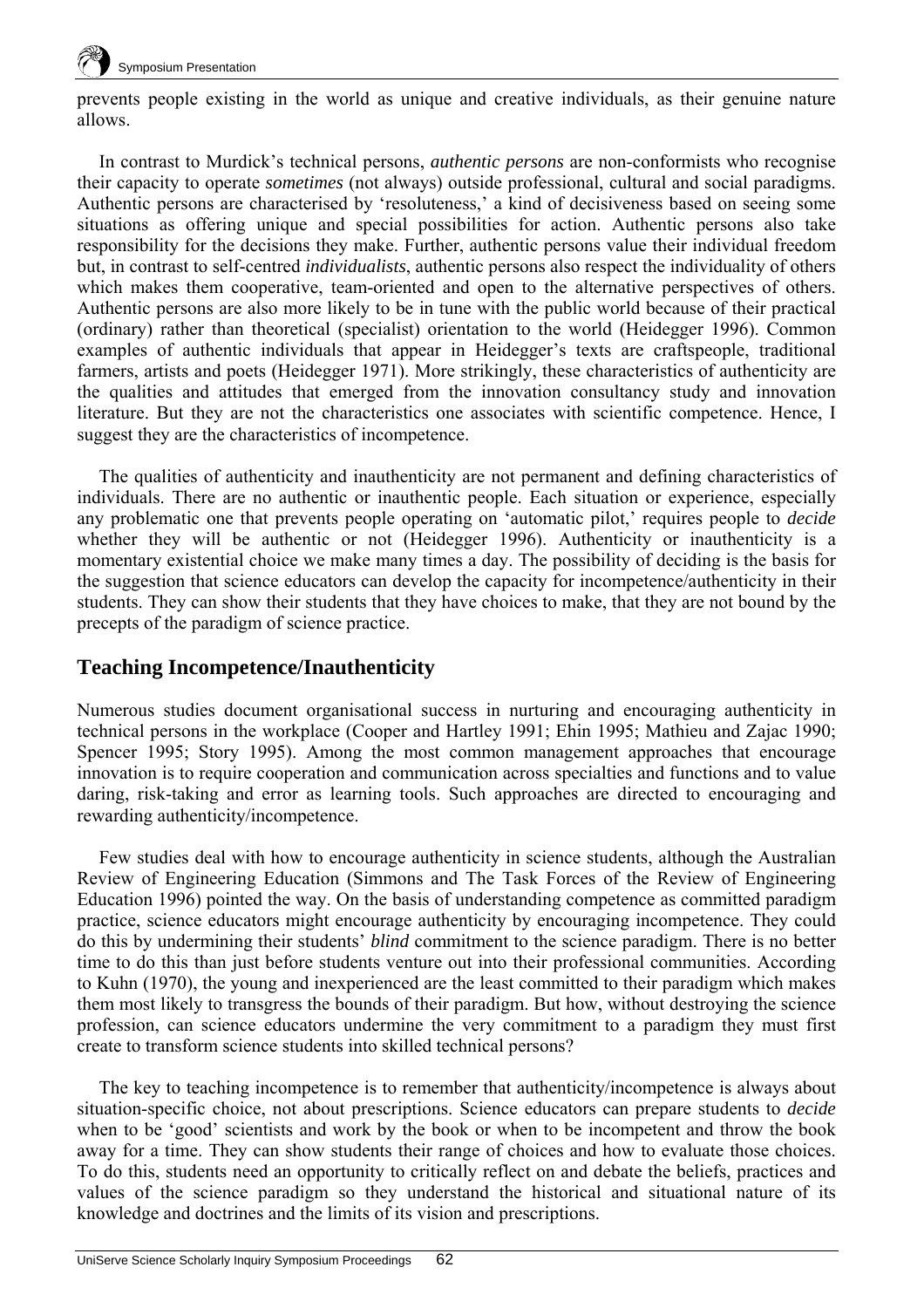They also need to be exposed positively to other industry relevant paradigms—business paradigms, human communication paradigms, consumer paradigms, political paradigms, economic paradigms, social and environmental paradigms. And they must be exposed to the practical problems of abandoning one's paradigm or failing to do so when appropriate. They need to understand the dangers and rewards of being incompetent.

Rounding out a science student's education with a final semester capstone seminar that reads and discusses government policy papers on innovation and hears from industry R&D managers, marketers, venture capitalists and professional communicators who challenge what they've been learning or cast it in a new light could be an existentially liberating experience for students who are thereby encouraged to find their courage to be incompetent. Such a seminar might also be a good way to establish that even a quite conventional science education course could 'meet the needs of industry,' the magic words to unlock all those extra student places.

#### **References**

- Bijker, W., Hughes, T. and Pinch, T., (Eds)(1987) *The social construction of technological systems: New directions in the sociology and history of technology*. Boston: MIT Press.
- Callon, M., Law, J. and Rip, A. (1986) *Mapping the dynamics of science and technology: sociology of science in the real world.* London: The Macmillan Press.
- Cooper, J. and Hartley, J. (1991) Reconsidering the case for organisational commitment. *Human Resource Management Journal*, **1**(3), 18-32.
- DeNovellis, R. (1992) Technical people, technical management and successful management—What are the challenges? *Journal of Clinical Engineering*, **17**(6), 481-486.
- Department of Education, Science and Technology (2001) *Backing Australia's future: an innovation action plan for the future.* http://backingaus.innovation.gov.au/docs/statement/backing\_Aust\_ability.pdf.
- Ehin, C. (1995) The ultimate advantage of self-organising systems. *Journal of Quality and Participation*, **18**(5), 30-38.
- Hacking, I. (1992) The self-vindication of the laboratory sciences. In Andrew Pickering (ed.), *Science as practice and culture.* Chicago, IL: The University of Chicago Press, 29–64.
- Heidegger, M. (1971) *Poetry, Language, Thought*. trans., Albert Hofstadter. New York: Harper and Row.
- Heidegger, M. (1977) The age of the world picture. *The question concerning technology and other essays*. trans., William Lovitt. New York: Harper and Row.
- Heidegger, M. (1996) *Being and time*. trans., J. Stambaugh. Albany: State University of New York Press.
- Hinterhuber, H.H. and Popp, W. (1993) What makes a strategist out of a manager? What engineers should know about strategic management. *International Journal of Production Economics*, **303**(1), 297-307.
- Howard Partners (2003) *Evaluation of the cooperative research centre programme*, conducted for the Department of Education, Science and Technology.
- Kanter, R. (1988) When a thousand flowers bloom: Structural, collective and social conditions for innovation in organizations. In B. Staw and L. Cummings (Eds). In *Research in organizational behaviour*, Greenwich: JAI, 169- 211.
- Kuhn, T. (1970) *The structure of scientific revolutions*. Chicago: University of Chicago Press.
- Lynch, M. (1993) *Scientific practice and ordinary action*. Cambridge: Cambridge University Press.
- Makino, N. (1987) *Decline and prosperity: Corporate innovation in Japan.* Tokyo: Kodansha International.
- Mathieu, J. and Zajac, D. (1990) A review and meta-analysis of the antecedents, correlates and consequences of organisational commitment. *Psychological Bulletin*, **108**(2), 171-194.
- Mogee, M. (1993) Educating innovation managers: strategic issues for business and higher education. *IEEE Transactions on Engineering Management*, **40**(4), 410-417.
- Murdick, R. (1969) Engineer as executive. N. Chironis (Ed) *Management guide for engineers and technical administrators.*. New York: McGraw-Hill.
- National Research Council (1995) *National Science Foundation Convocation on Undergraduate Education.* Arlington: NRC Centre for Science, Mathematics and Engineering Education and Training.
- Nonaka, I. (1990) Redundant, overlapping organization: A Japanese approach to managing the innovation process. *California Management Review*, **32**(3), 27-38.
- Pickering, A., (Ed) (1992) *Science as practice and culture.* Chicago: University of Chicago Press.
- Robertson, A., Achilladelis, B. and Jervis, P. (1972) *Success and Failure in Industrial Innovation: Report on Project SAPPHO.* London: Centre for the Study of Industrial Innovation.
- Schon, D. (1963, March/April) Champions for radical new inventions. *Harvard Business Review*, 77-86.
- Simmons, J. and The Task Forces of the Review of Engineering Education (1996) *Changing the Culture: Engineering Education into the Future.* Barton: Institution of Engineers.

Spencer, R. (1995) Success in self-managed teams and partnering. *Journal of Quality and Participation*, **18**(4), 48-53.

Steiner, C. (1996) *Magic Moments: A Phenomenological Investigation of the Role of Authenticity in Innovation*, PhD Dissertation, University of Melbourne Department of the History and Philosophy of Science, Melbourne.